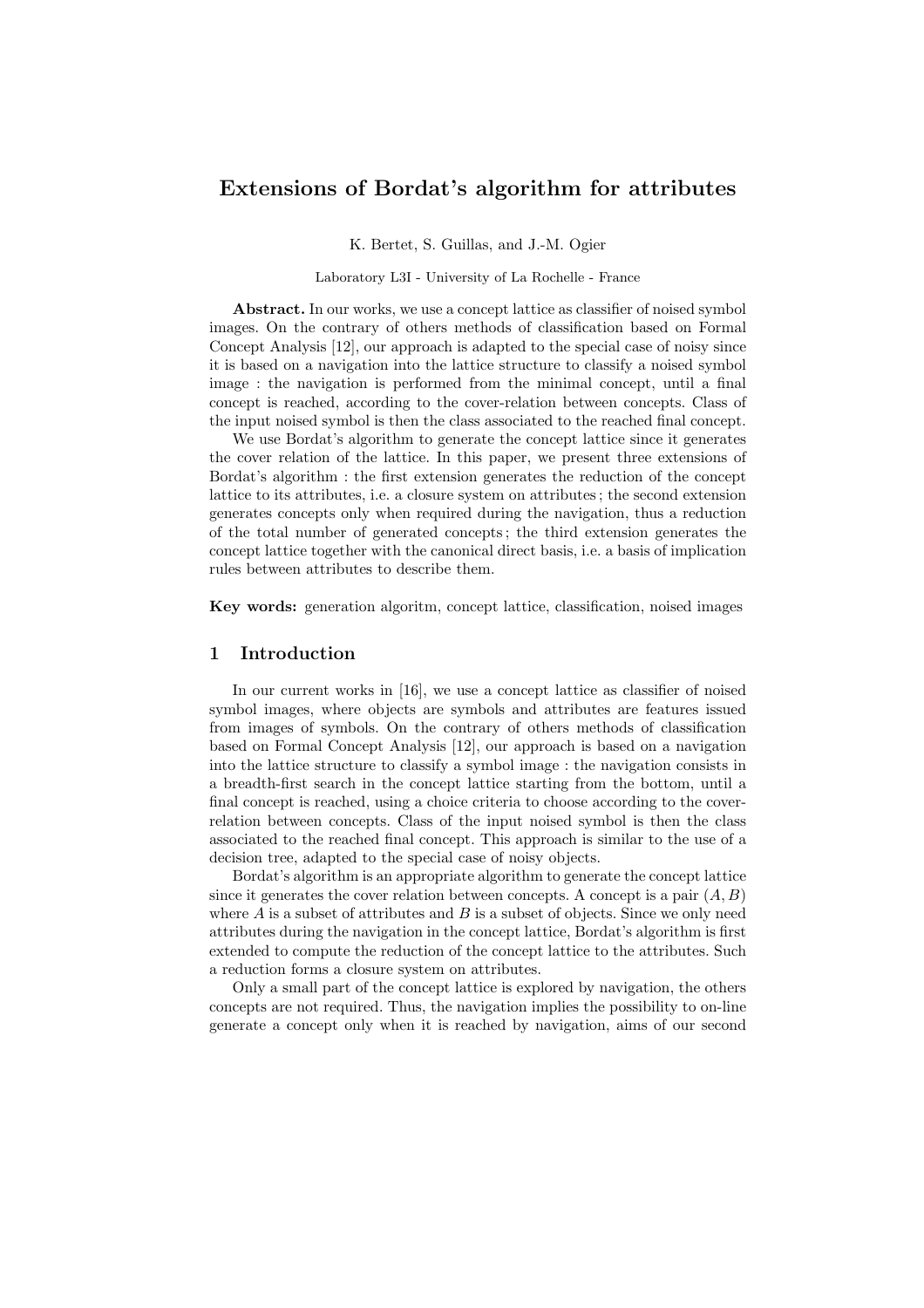extension of Bordat's algorithm. As the main drawback of the concept lattice is its exponential complexity in the worst case, we understand the interest to build only the concepts necessary to the recognition.

Implication rules between attributes represents an efficient tools to describe relationship between attributes in different areas research (databases area [18] ; data-mining  $[26]$ ,  $[25]$  ...). Among equivalent implicational systems, there exists two basis : the canonical basis [14] that has the canonical and minimality properties ; the canonical direct basis [17] that has the directness, canonical and minimality properties. As a third extension of Bordat's algorithm, we describe the generation the canonical direct basis while generated of the cover relation of the concept lattice.

Section 2 gives definitions of a concept lattice, a closure system and an implicational system. The three extensions of Bordat's algorithm for classification of noisy symbols are descried in Section 3.

### 2 Definitions

In this paper, all sets are finite sets and a subset  $X = \{x_1, x_2, \ldots, x_n\}$  is written as the word  $X = x_1 x_2 \ldots x_n$ . Moreover, we abuse notation and use  $X + x$  (respectively,  $X - x$ ) for  $X \cup \{x\}$  (respectively,  $X \setminus \{x\}$ ), with  $X \subseteq S$  and  $x \in S$ .

Binary relation and lattice. An order relation  $\leq$  on a set S is a binary relation on S which is reflexive  $(\forall x \in S, x \leq x)$ , antisymmetric  $(\forall x \neq y \in S,$  $x \leq y$  imply  $y \not\leq x$ ) and transitive  $(\forall x, y, z \in S, x \leq y$  and  $y \leq z$  imply  $x \leq z$ ). A partially ordered set  $P = (S, \leq)$ , also called a poset, is a set S equipped with an order relation  $\leq$ . The cover relation  $\leq$  on S is the transitive reduction of the order relation  $\leq$ . A poset  $L = (S, \leq)$  is a *lattice* if any pair  $\{x, y\}$  of elements of L has a join (i.e. a least upper bound) denoted by  $x \vee y$  and a meet (i.e. a greatest lower bound) denoted by  $x \wedge y$ . Therefore, a lattice contains a minimum (resp. maximum) element according to the relation  $\leq$  called the *bottom* (resp. top) of the lattice, and denoted  $\perp_S$  or simply  $\perp$  (resp.  $\top_S$  or simply  $\top$ .)

An equivalence relation  $\sim$  on a set S is a binary relation on S which is reflexive  $(\forall x \in S, x \sim x)$ , symmetric  $(\forall x \neq y \in S, x \sim y$  imply  $y \sim x)$  and transitive  $(\forall x, y, z \in S, x \sim y \text{ and } y \sim z \text{ imply } x \sim z).$  The equivalence class of  $a \in S$  is the subset of all elements in S which are equivalent to  $a : |a| = {x \in S : x \sim a}.$ The set of all equivalence classes in S given an equivalence relation  $\sim$  is usually denoted as  $S/\sim$ , and called the quotient set of S by  $\sim$ . The quotient set  $S/\sim$ forms a partition of S.

**Concept lattice.** A formal context  $K = (G, M, I)$  consists of two sets G and  $M$ , and a relation I between G and M. The elements of G are called the *objects*, and the elements of M are called the attributes of the context. We define the application f that associates to every element  $o \in G$  the set  $f(o) = \{a \in G\}$  $M \mid (o, a) \in I$ , and the application q that associates to every element  $a \in M$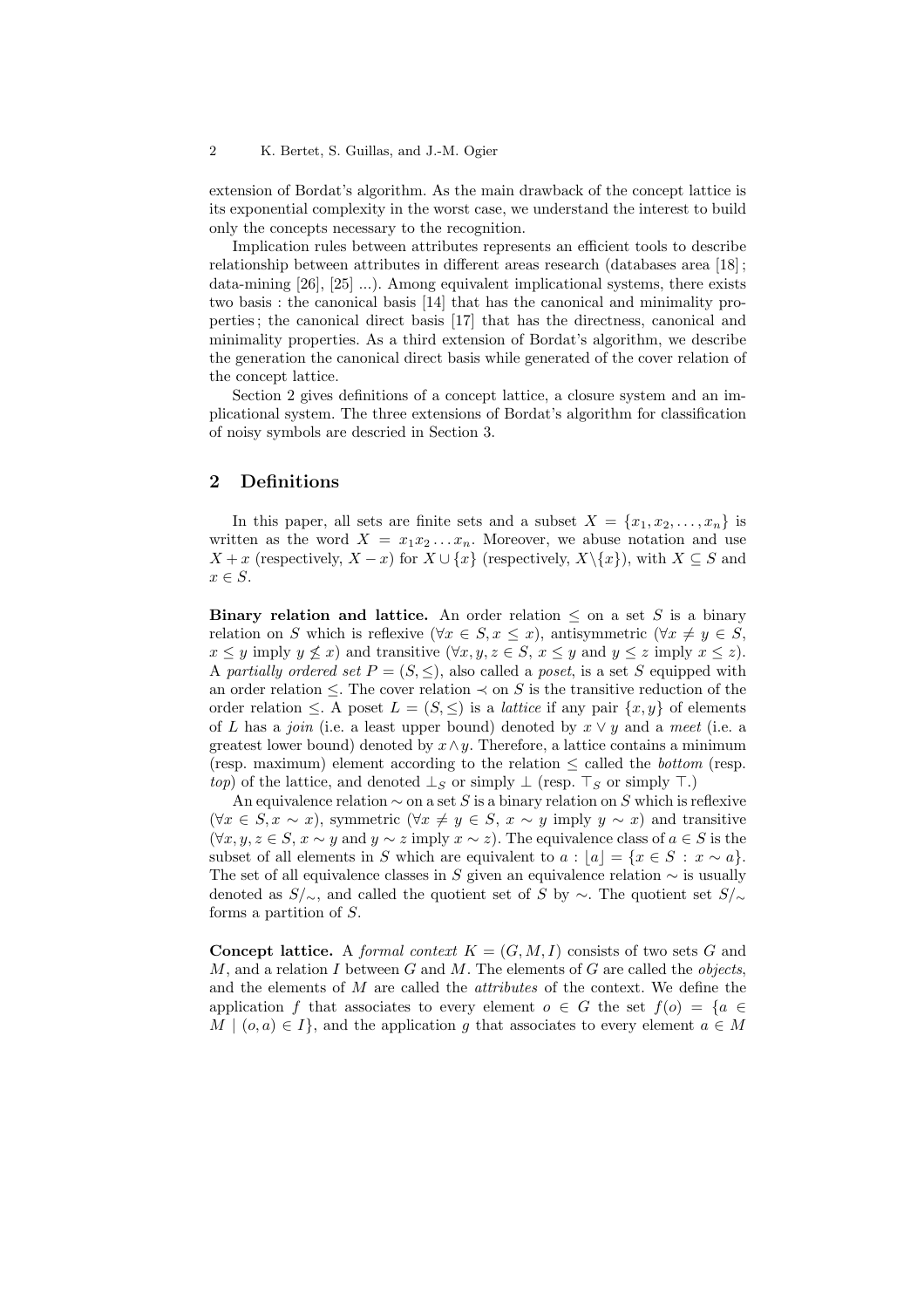the set  $g(a) = \{o \in G \mid (o,a) \in I\}$ . The extension of f to subsets  $A \subseteq G$ provides :

$$
f(A) = \cap_{o \in A} f(o) = \{ a \in M \mid \forall o \in A, (o, a) \in I \}
$$
 (1)

Dually, the extension of q to subsets  $B \subseteq M$  provides :

$$
g(B) = \cap_{a \in G} g(a) = \{o \in G \mid \forall a \in B, (o, a) \in I\}
$$
 (2)

The two applications f and q forms a Galois connection between  $G$  and  $M$ .

A formal concept of a formal context K is a pair  $(A, B)$  with  $A \subseteq G$ ,  $B \subseteq M$ ,  $f(A) = B$  and  $g(B) = A$ . Let C be the set of all the concepts of K, and  $\leq_C$  be the following order relation on  $\mathbb{C}$ , with  $(A_1, B_1)$  and  $(A_2, B_2)$  two concepts:

$$
(A_1, B_1) \leq_C (A_2, B_2) \text{ iff } A_1 \subseteq A_2 \text{ (or equivalently } B_2 \subseteq B_1) \tag{3}
$$

The poset  $(\mathbb{C}, \leq_C)$  is a lattice called the *concept lattice*. This lattice is also denoted Galois lattice by reference to the Galois connection  $(f, q)$  of the formal context C. In particular  $\bot = (f(G), G)$  and  $\top = (M, g(M))$ . Moreover for all  $(A_1, B_1), (A_2, B_2) \in \mathbb{C}, (A_1, B_1) \vee (A_2, B_2) = (f(B_1 \cap B_2), B_1 \cap B_2)$  and  $(A_1, B_1) \wedge (A_2, B_2) = (A_1 \cap A_2, g(A_1 \cap A_2))$ . In formal concept analysis (FCA) concept lattices are used to analyze data when organized by a binary relation between object and attributes. See the complete book of Ganter and Wille [12] for a complete description of formal concept analysis.

**Closure system.** A set system on a set  $S$  is a family of subsets of  $S$ . A closure system  $F$  on a set S, also called a *Moore family*, is a set system stable by intersection and which contains  $S : S \in \mathbb{F}$  and  $F_1, F_2 \in \mathbb{F}$  implies  $F_1 \cap F_2 \in \mathbb{F}$ . The subsets belonging to a closure system  $\mathbb F$  are called the *closed sets* of  $\mathbb F$ .

The poset  $(\mathbb{F}, \subseteq)$  is a lattice with, for each  $F_1, F_2 \in \mathbb{F}, F_1 \wedge F_2 = F_1 \cap F_2$  and  $F_1 \vee F_2 = \bigcap \{ F \in \mathbb{F} \mid F_1 \cup F_2 \subseteq F \}.$  Moreover, any lattice L is isomorphic to the lattice of closed sets of a closure system (see [2] for more details).

A closure operator on a set S is a map  $\varphi$  on  $\mathcal{P}(S)$  satisfying the three following properties :  $\varphi$  is *isotone* (i.e.  $\forall X, X' \subseteq S, X \subseteq X' \Rightarrow \varphi(X) \subseteq \varphi(X')$ ), *extensive* (i.e.  $\forall X \subseteq S, X \subseteq \varphi(X)$ ) and *idempotent* (i.e.  $\forall X \subseteq S, \varphi^2(X) = \varphi(X)$ ). Closure operators are in one-to-one mapping with closure systems. On the first hand, the set of all closed elements of  $\varphi$  forms a closure system  $\mathbb{F}_{\varphi}$ :

$$
\mathbb{F}_{\varphi} = \{ F \subseteq S \, | \, F = \varphi(F) \} \tag{4}
$$

Dually, given a closure system  $\mathbb F$  on a set S, one defines the closure  $\varphi_{\mathbb F}(X)$  of a subset X of S as the least element  $F \in \mathbb{F}$  that contains X :

$$
\varphi_{\mathbb{F}}(X) = \bigcap \{ F \in \mathbb{F} \mid X \subseteq F \}
$$
\n<sup>(5)</sup>

In particular  $\varphi_{\mathbb{F}}(\emptyset) = \perp_{\mathbb{F}}$ . Moreover for all  $F_1, F_2 \in \mathbb{F}$ ,  $F_1 \vee F_2 = \varphi_{\mathbb{F}}(F_1 \cup F_2)$ and  $F_1 \wedge F_2 = \varphi_{\mathbb{F}}(F_1 \cap F_2) = F_1 \cap F_2$ .

A concept lattice  $(\mathbb{C}, \leq_C)$  is composed of two particular closure systems  $\mathbb{C}_G$ and  $\mathbb{C}_M$  respectively defined on the set G of objects, and on the set M of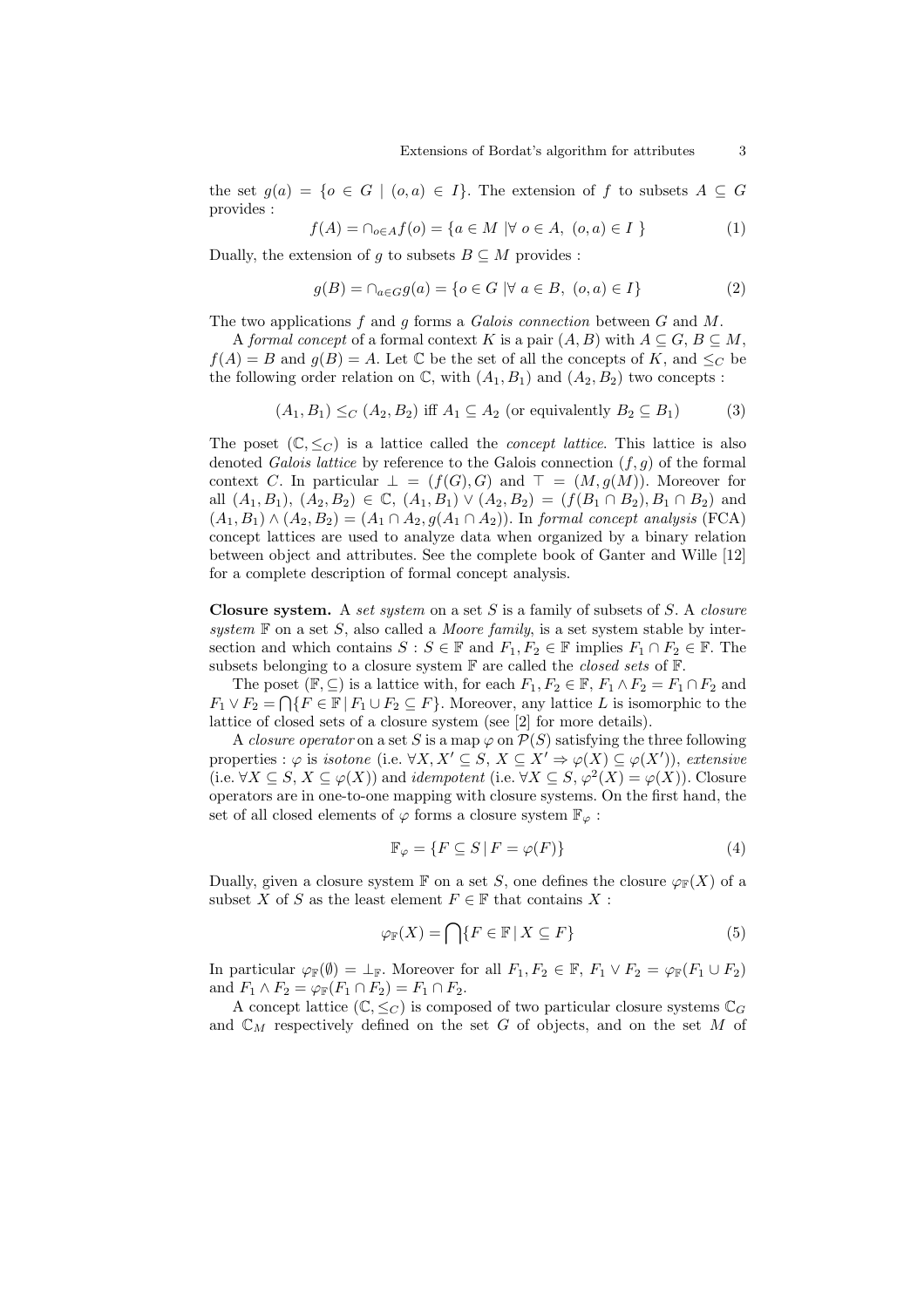attributes :  $\mathbb{C}_G$  is the restriction of  $\mathbb C$  to the objects where each concept  $(A, B)$ is replaced by the subset A of objects; the associated closure operator is  $f \circ g$ . Dually,  $\mathbb{C}_M$  is the restriction of  $\mathbb C$  to the attributes and the associated closure operator is  $g \circ f$ . Moreover, the three lattices  $(\mathbb{C}_G, \subseteq), (\mathbb{C}_M, \supseteq)$  and  $(\mathbb{C}, \leq)$  are isomorphic. See the survey of Caspard and Monjardet [5] for more details about closure systems.

**Implicational system.** An *Unary Implicational System* (UIS for short)  $\Sigma$  on S is a binary relation between  $\mathcal{P}(S)$  and  $S: \Sigma \subseteq \mathcal{P}(S) \times S$ . An ordered pair  $(A, b) \in \Sigma$  is called a  $\Sigma$ -implication whose premise is A and conclusion is b. It is written  $A \to b$ , meaning "A implies b". A subset  $X \subseteq S$  respects a  $\Sigma$ -implication  $A \to b$  when  $A \subseteq X$  implies  $b \in X$  (i.e. "if X contains A then X contains b").  $X \subseteq S$  is  $\Sigma$ -closed when X respects all  $\Sigma$ -implications, i.e  $A \subseteq X$  implies  $b \in X$ for every  $\Sigma$ -implication  $A \to b$ . The set of all  $\Sigma$ -closed sets forms a closure system  $\mathbb{F}_{\Sigma}$  on  $S$ :

$$
\mathbb{F}_{\Sigma} = \{ X \subseteq S \, | \, X \text{ is } \Sigma\text{-closed} \} \tag{6}
$$

Then we can associate to  $\Sigma$  a closure operator  $\varphi_{\Sigma} = \varphi_{\mathbb{F}_{\Sigma}}$  which defines the closure of a subset  $X \subseteq S$ 

$$
\varphi_{\Sigma}(X) = \pi_{\Sigma}(X) \cup \pi_{\Sigma}^{2}(X) \cup \pi_{\Sigma}^{3}(X) \cup \dots \text{ where}
$$
\n(7)

$$
\pi_{\Sigma}(X) = X \cup \bigcup \{b \mid A \subseteq X \text{ and } A \to b\}
$$
 (8)

An UIS  $\Sigma$  is a *generating system* of the closure system  $\mathbb{F}_{\Sigma}$  (using Eq. (4)), and thus for the induced closure operator  $\varphi$ , and the induced lattice ( $\mathbb{F}_{\Sigma}$ ,  $\subseteq$ ). When some UISs  $\Sigma$  and  $\Sigma'$  on S are generating systems for the same closure system, they are called *equivalent* (i.e.  $\mathbb{F}_{\Sigma} = \mathbb{F}_{\Sigma'}$ ).

An UIS  $\Sigma$  is called *direct* or *iteration-free* if for every  $X \subseteq S$ ,  $\varphi(X) = \pi_{\Sigma}(X)$ (see Eq. (8)). An UIS  $\Sigma$  is minimal or non-redundant if  $\Sigma \setminus \{X \to y\}$  is not equivalent to  $\Sigma$ , for all  $X \to y$  in  $\Sigma$ . It is minimum if it is of least cardinality, i.e. if  $|\Sigma| \leq |\Sigma'|$  for all UIS  $\Sigma'$  equivalent to  $\Sigma$ . A minimum UIS is trivially non-redundant, but the converse is not true in general. A minimal UIS is usually called a basis for the induced closure system (and thus for the induced lattice), and a minimum basis is then a basis of least cardinality.

The canonical direct basis described in [17] and denoted  $\Sigma_{cd}$ , has three main properties : directness, canonical and minimality properties.

In the literature, an implicational system (IS for short)  $\Sigma$  can also be defined as a binary relation on  $\mathcal{P}(S)$ . A  $\Sigma$ -implication is then an ordered pair  $(A, B) \in \Sigma$ , written  $A \to B$ , with  $A, B \in \mathcal{P}(S)$ . Generating systems (also called *covers*) and bases can be also defined for IS. In this case, there exists an unique minimum basis, called the canonical basis, also denoted the Guigues and Duquenne basis  $([15])$ , enabling to get all the others minimum basis.

Other definitions and bibliographical remarks can be found in the survey of Caspard and Monjardet in [5].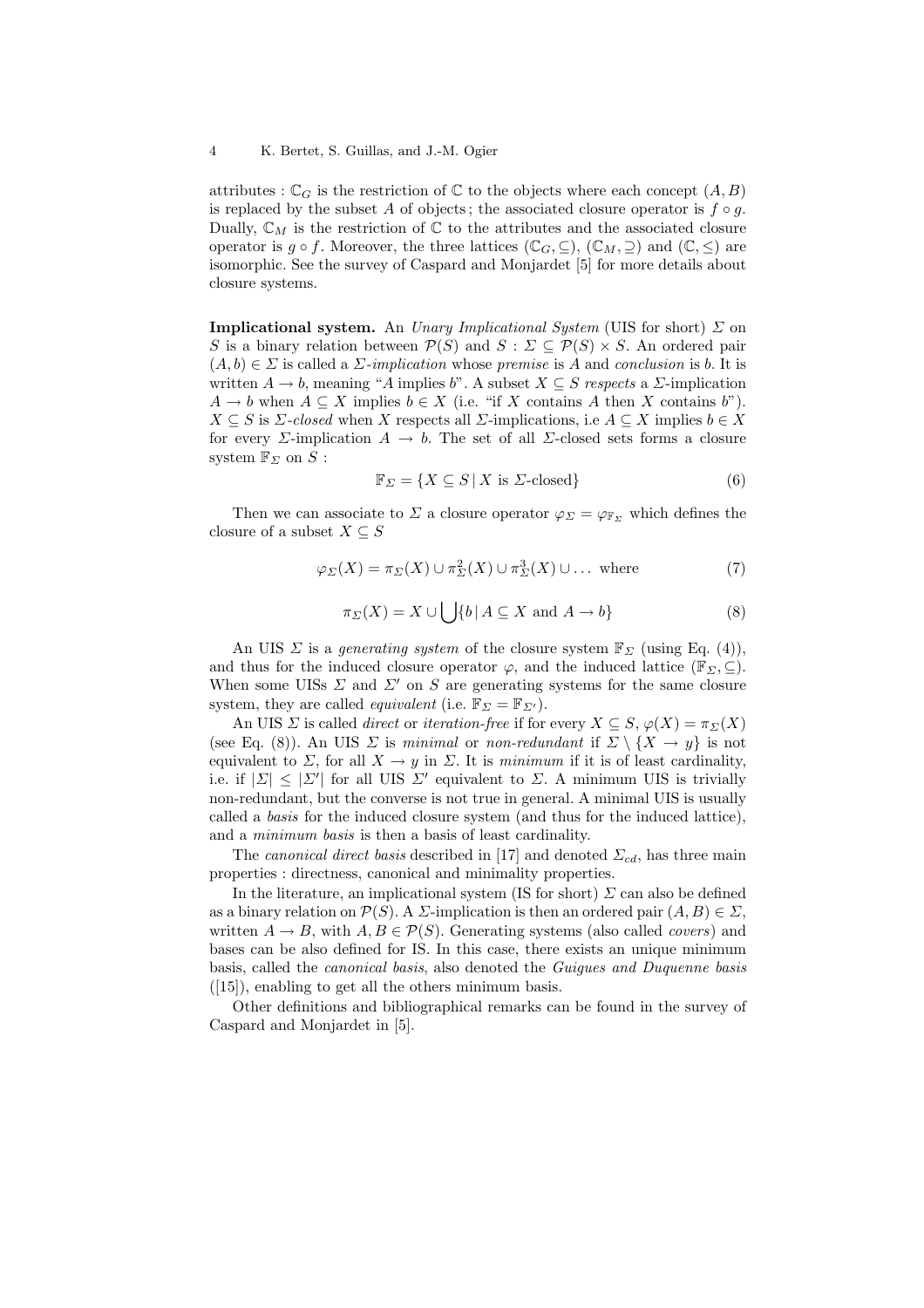Bordat's algorithm. One of the first algorithm generating the concept lattice is due to Chein [6] : concepts are generating from the inital context using submatrix computation algorithm. These first algorithms has then been improved using efficient methods for testing wether a concept has been already generated. The initial algorithms are Norris's algorithm [23], Next Closure of Ganter [11], Bordat's algorithm [3]. Norris's algorithm is an incremental algorithm, as algorithms in [13] and [27]. Next Closure algorithm defines the lectic order (extended the inclusion order) between concept for testing wether a concept has been already generated. Bordat's agorithm computes the Hasse diagram of the concept lattice, as algorithms in [4] and [27]. Nourine and Raynaud [24] use a sophisticated tree data structure to generated concepts with the best theoretical complexity.

```
Name : Concept-Lattice
Input: A context K = (G, M, I)Output: The cover relation (\mathbb{C}, \prec) of the concept lattice of K
begin
    \mathbb{C} = \{ (f(G), G) ) \};foreach (A, B) \in \mathbb{C} not marked do
         F=cover (K, (A, B));
         foreach B' \in F do
             A' = g(B');
             if (A', B') \notin \mathbb{C} then add (A', B') in \mathbb{C};
             add the cover relation (A, B) \prec (A', B')end
         mark (A, B)end
    return (\mathbb{C}, \prec)end
```
For our classification problem, Bordat's algorithm [3], or any algorithm generating the Hasse diagram, is the more appropriate since it generates the cover relation between concepts. Bordat's algorithm is issued from Theorem 1 that is redefined in Corollary 1.

**Theorem 1 (Bordat [3]).** Let  $(A, B)$  and  $(A', B')$  two concepts of a context  $(G, M, I)$ . Then  $(A, B) \prec (A', B')$  if and only if B' is inclusion-maximal in the following set system  $F_A$  defined on  $G$ :

$$
F_A = \{ f(a) \cap B : a \in M - A \}
$$
 (9)

**Corollary 1 (Bordat [3]).** Let  $(A, B)$  be a concept. There is a one-to-one mapping between  $Cover((A, B))$  and the inclusion-maximal subsets of  $F_A$  where:

$$
Cover((A, B)) = \{(A', B') : (A, B) \prec (A', B')\}
$$
\n(10)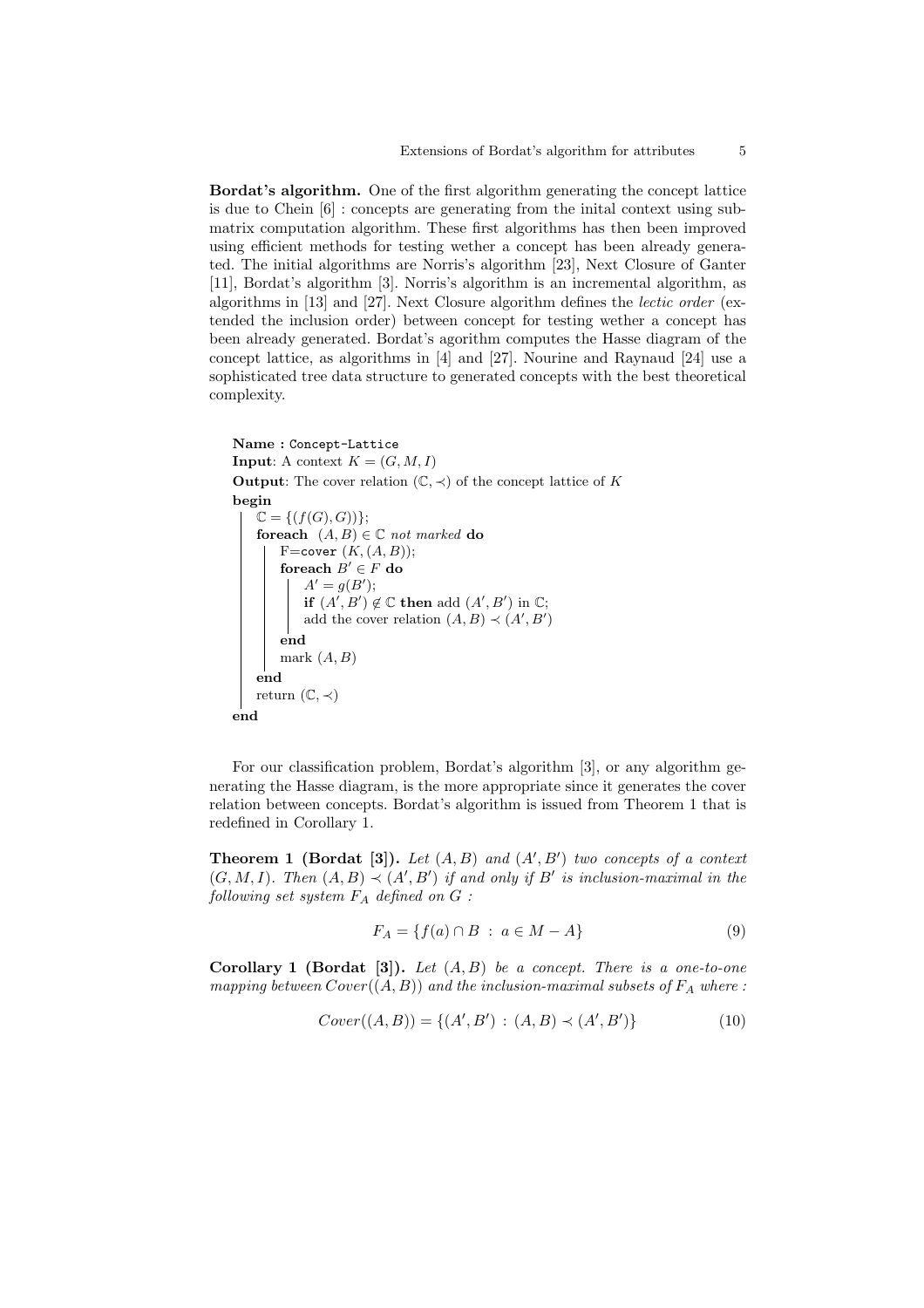Bordat's algorithm in Algorithm Concept-Lattice computes all the concepts of C by computing  $cover(A, B)$  for each concept  $(A, B)$ , starting from the bottom concept  $\bot = (f(G), G)$ , until all concepts are generated. It is in  $O(|\mathbb{C}||M|^{\alpha})$ , with  $2, 5 \leq \alpha \leq 3$ , since each concept is issued from the computation of  $cover((A, B))$ that is in  $O(|M|^{\alpha})$ .

Algorithm cover-objects describe the two steps of the computation of  $cover((A, B))$ : the set system  $F_A$  has first to be generated in a linear time since  $F_A$  can be computed in an incremental way; then inclusion-maximal subsets of  $F_A$  can easily be computed in  $O(|M|^3)$ , but the inclusion-maximal subsets problem is known to be resolved in  $O(M^2, 5)$  using sophisticated data structures  $([10, 22]).$ 

Name : Cover-objects **Input:** A context  $K$ ; A concept  $(A, B)$  of  $K$ **Output:** The inclusion-maximal subsets of  $F_A$ begin

1. Compute  $F_A : F_A = \{ f(a) \cap B : a \in M - A \};$ 2. Compute  $F$ : the maximal-inclusion subsets of  $F_A$ ; return  $\bar{F}$ end

# 3 Extensions of Bordat's algorithm for recognition of noised symbols

**Classification with a concept lattice.** In our current works in [16], we use a concept lattice as classifier of noised symbol images. Each symbol  $X$  is giving by a vector of features  $(x_i)_{i\leq n}$ , denoted its *signature*, and extracted from the image of a symbol X using image analysis treatment. A class information  $c(X)$  is also associated to each symbol.

The classification problem consists then in computing the class information of not classed and noised symbols. This problem is usually decomposed into two step : a learning step aiming at generating a classifier from a set of symbols as input; a *classification step* aiming at classify noised symbols using the classifier. The noised symbol recognition problem takes as learning input a set of symbols given by their signature and their class ; and as classification symbols a set of noised symbols given by their signatures.

In the learning step, features of the signature are discretized into intervals in order to separate between symbols of different classes. The relation between the learning symbols (objects) and the features's intervals (attributes) forms a context  $K = (G, M, I)$  and the classifier is then the cover relation of the concept lattice of K.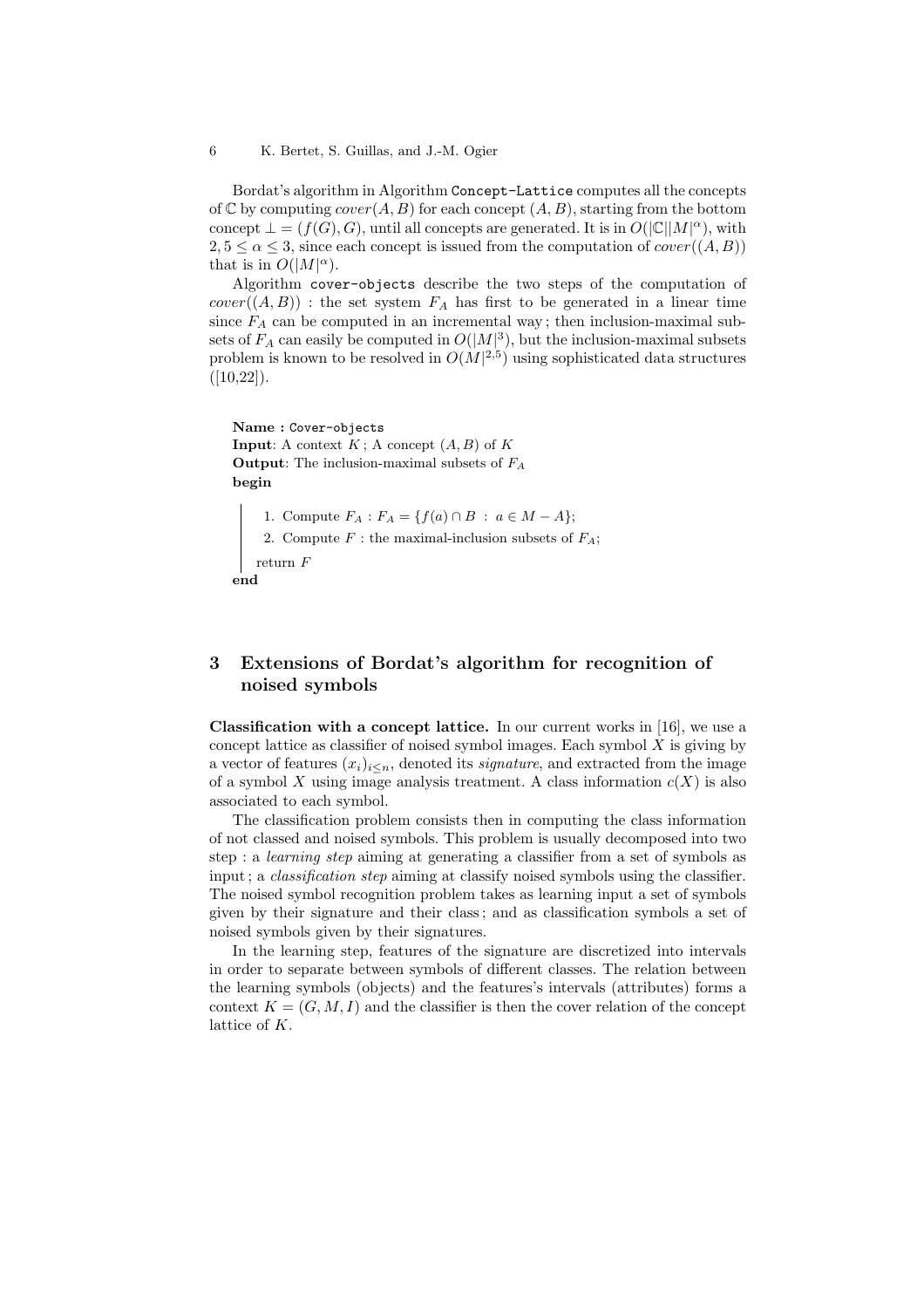This concept lattice classifier is used to classify a noised symbol  $X = (x_i)_{i \leq n}$ in a second step by navigation into the concept lattice. The navigation consists in a breath-first search in the concept lattice starting from the bottom concept, until a final concept is reached, using a choice criteria to choose according to the cover-relation between concepts. Class of the input noised symbol is then the class associated to the reached final concept, thus a concept is a final concept when it is composed of objects of the same class. A final concept is covered by the top concept. This classifier is based on three extensions of Bordat's algorithm :

- 1. We need attributes and not objects during the navigation in the concept lattice. Thus a first extension of Bordat's algorithm to compute the closure system on attributes instead if the concept lattice.
- 2. We explore by navigation only a small part of the concept lattice depending on the input symbols to classify. So, all concepts are not required. The second extension of Bordat's algorithm consists to on-line generate a concept only when it is reached by navigation.
- 3. Implication between attributes represents an efficient tools to describe attributes. The third extension of Bordat's algorithm is a generation of the canonical direct basis while generating concepts.

Generation of the closure system on attributes. In the context of recognition of noised symbols, the cover relation  $(\mathbb{C}_M, \prec)$  of the closure system on attributes is sufficient for the navigation.

Let  $A \in \mathbb{C}_M$  be a closed set. The cover of A in the lattice  $(\mathbb{C}_M, \prec)$  is redefined as :

$$
Cover(A) = \{A' : A' \prec A\}
$$
\n<sup>(11)</sup>

Although the set system  $F_A$  is composed of subsets of objects of  $G$ , it is defined according to attributes of  $M \setminus A$  (see 9). Let us consider the two following cases for a and a' two attributes of  $M \setminus A$ :

- 1. If  $f(a) \cap B = f(a') \cap B$  then a and a' give raise to one subset  $f(a) \cap B$  in  $F_A$ . Thus a and a' are equivalent in this case.
- 2. If  $f(a) \cap B \neq f(a') \cap B$ , then the two subsets  $f(a) \cap B$  and  $f(a') \cap B$  belong to  $F_A$ . The maximal-inclusion subsets of  $F_A$  are deduced from the inclusion relation between  $f(a) \cap B$  and  $f(a') \cap B$ , and can be extended to a relation between  $a$  and  $a'$ .

To formalize the first case, we introduce an equivalence relation ∼ on attributes of  $M \setminus A$ . The second case can then be reformulated using an ordered relation  $\triangleleft_A$  on the set of equivalence classes of  $\sim$ . This set is called the quotient set by  $\sim$  and denoted  $(M \setminus A)/_{\sim}$ :

1. ∼ is an equivalence relation ∼ on  $M \setminus A$  defined by

$$
\forall a, a' \in M \setminus A, \ a \sim a' \iff f(a) \cap B = f(a') \cap B \tag{12}
$$

2.  $\triangleleft$ <sub>A</sub> is the order relation defined on the quotient set  $(M \setminus A)/\sim$  by :

$$
\forall a, a' \in M \setminus A, \ [a] \triangleleft_A [a'] \iff f(a) \cap B \subseteq f(a') \cap B \tag{13}
$$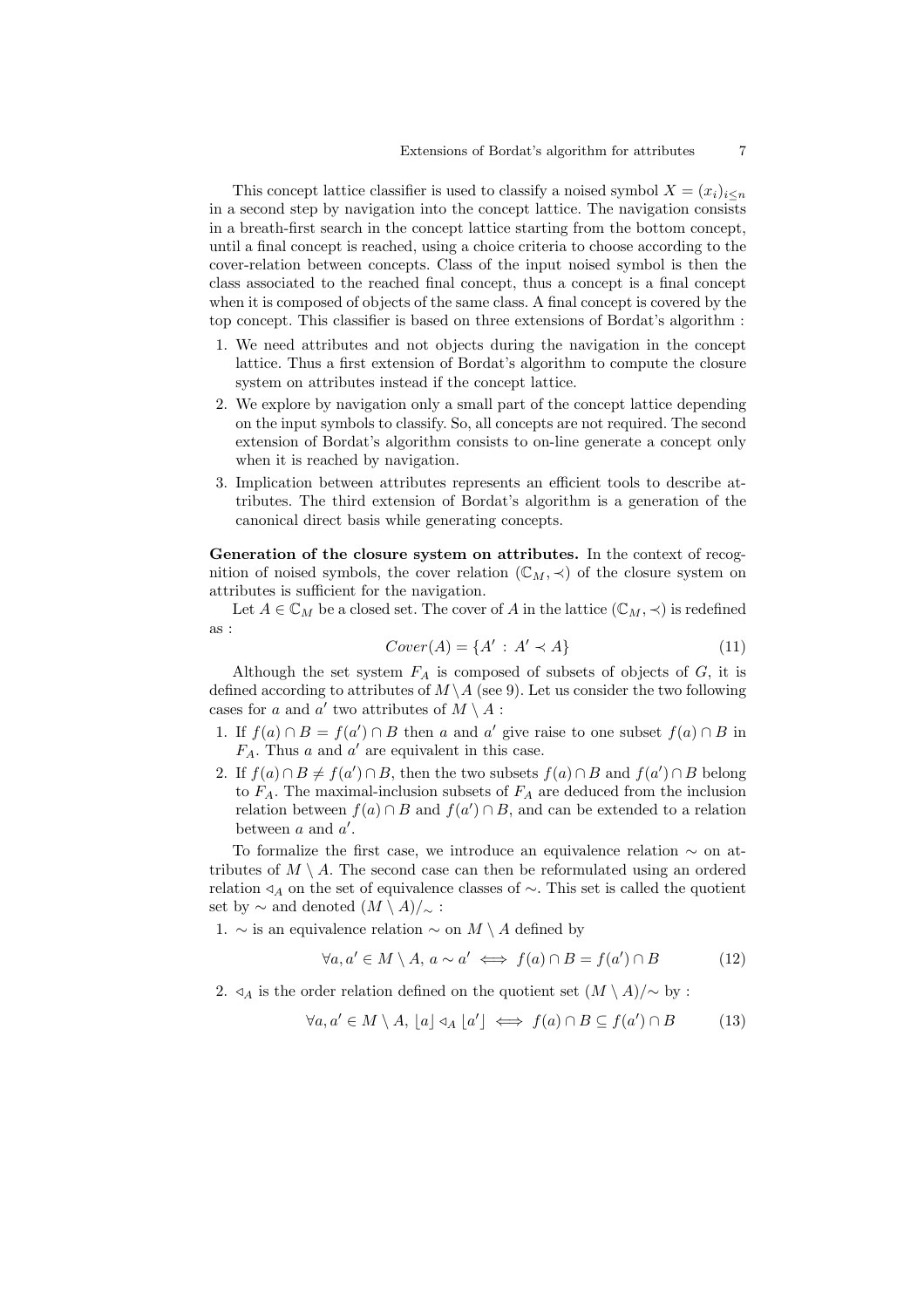Therefore,  $F_A$  can be be extended to an order relation on equivalence classes on attributes of  $M \setminus A$ . The following corollary extends Theorem 1 to an use of the only attributes, and gives raise to Algorithm Closure-System that generates the cover each closed set  $A$  using Algorithm cover-attributes.

**Corollary 2.** Let  $A \in \mathbb{C}_M$ . There is a one-to-one mapping between  $Cover(A)$ and the maximal elements of the poset  $((M \setminus A)/_{\sim}$ ,  $\triangleleft_A)$ .

```
Name : Closure-System
Input: A context K = (G, M, I)Output: The cover relation (\mathbb{C}_M, \prec) of the lattice (\mathbb{C}_M, \subseteq)
begin
    \mathbb{C}_M = \{f(G))\};foreach A \in \mathbb{C}_M not marked do
         F=cover-attributes (K, A);
         foreach X \in F do
              A' = A + X;if A' \notin \mathbb{C}_M then add A' in \mathbb{C}_M;
              add a cover relation A \prec A'end
         mark A
    end
    return (\mathbb{C}_M, \prec)end
```
Algorithm cover-attributes is very similar to Algorithm cover-attributes, and can also be resolved in  $O(|\mathbb{C}||M|^{\alpha})$  using sophisticated data structure. However, the maximal elements of the inclusion relation  $\triangleleft_A$  can be updated in a incremental way in  $O(|M|^3)$  since equivalence classes for a closed set A are included in those of closed set successors of A. Therefore, Algorithm cover-attributes is in  $O(|M|^3)$ , and Algorithm Closure-System is in  $O(|\mathbb{C}| |M|^3)$ , as Bordat's algorithm.

A similar poset introduced by Morvan and Nourine and denoted  $G'_{A}$  in [20] or  $Pred_A^*$  in [21] is defined according to  $B \setminus f(a)$  instead of  $f(A) \cap B$ . They state the following equivalent theorem :

**Theorem 2 (Morvan, Nourine [20]).** Let  $A \in \mathbb{C}_M$ . There is a one-to-one mapping between  $Cover(A)$  and  $min(G_A)$ .

They derive from this theorem a generation algorithm of "minimal interval extensions" based on a one-to-one mapping between theses extensions and the maximal chains of a closure system ordered by inclusion (i.e. a lattice). In another paper [21], this algorithm has been simplified to the distributive case (case where the concept lattice is distributive) in  $O(|\mathbb{C}|)$  : in this case, the  $\triangleleft_{A}$ 's similar poset can be computed in a post-treatment, and thus has not to be updated for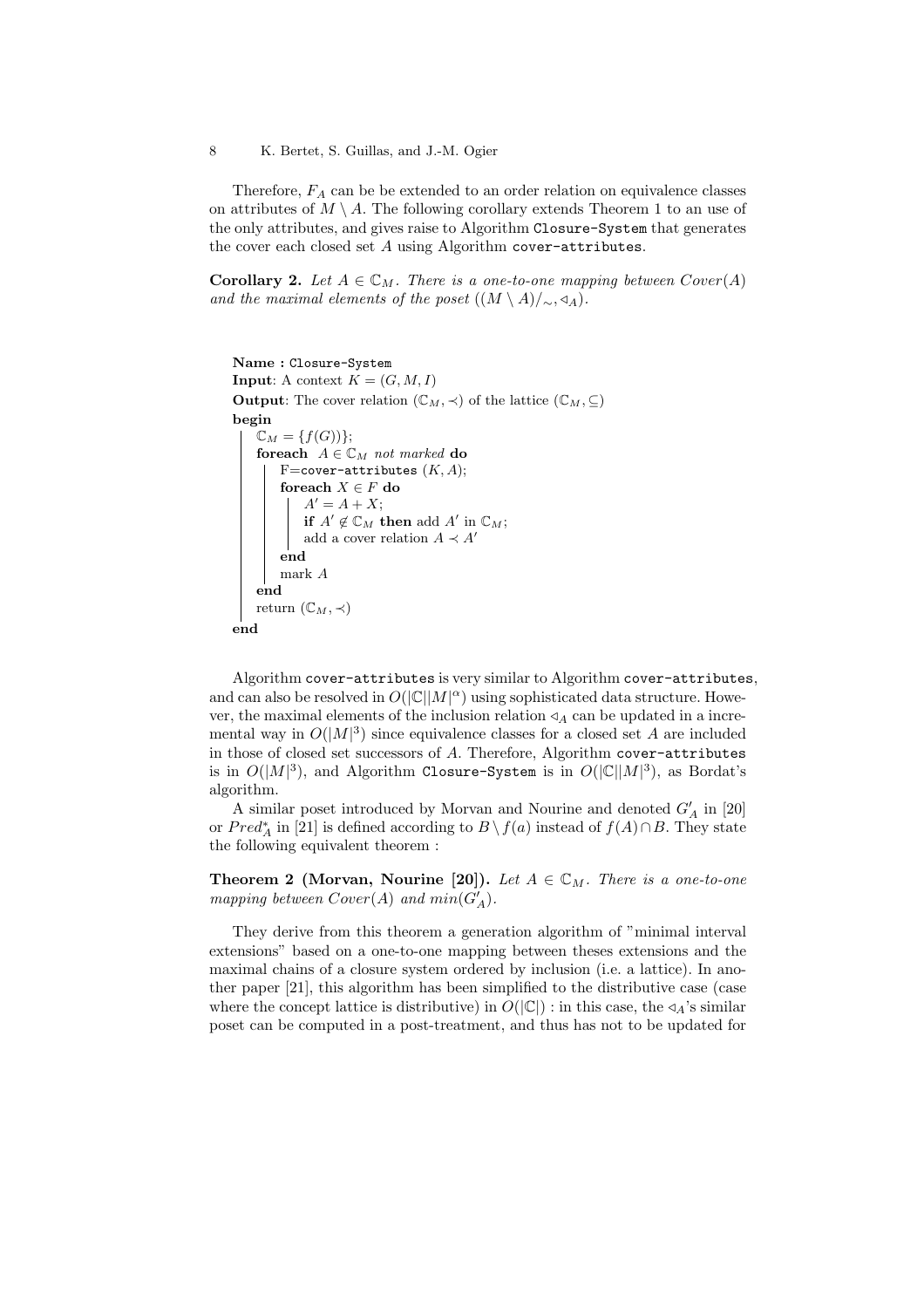each closed set. This generation is called the strong simplicial elimination scheme and corresponds to the decomposition process of a distributive lattice in intervals described by Markowski in [19] ; as to the duplication process of intervals introduced by Day in [7] and generalized to other duplications in [8,9,1].

```
Name : cover-attributes
Input: A context K; closed set A \in \mathbb{C}_M of attributes
Output: The maximal elements of ((M \setminus A)/_{\sim}, \triangleleft_A).
begin
```
1. Compute  $(M \setminus A)/\sim$ : the equivalences classes of  $\sim$  on  $M \setminus A$ .

- 2. Compute  $\triangleleft_A$ : the inclusion relation on  $(M \setminus A)/_{\sim}$ ;
- 3. Compute  $F$ : the maximal elements of  $\triangleleft A$

return F

end

Extension to an on-line generation. Algorithm On-Line-Closure-System is an extension of Bordat's algorithm to on-line generate closed sets according to a choice criteria to select a closed set between  $cover(A)$ . Since Bordat's algorithm generates concepts with a breath-first strategy, it has been adapted to a deathfirst strategy in a recursive way, and has initially to be called with  $\varphi(\emptyset)$  as first closed set.

Let us notice that a death-first generation of all closed sets would consists in replacing Select  $X$  in  $F$  by the loop ForEach  $X$  in  $F$  to consider all subsets of  $F$  in the same way, thus uselessness of the else statement.

Algorithm On-Line-Closure-System is in  $(O(|\mathbb{C}^{on-line}||M|^3)$  where  $\mathbb{C}^{on-line}$ is the set of closed set on-line generated. This set depends of the symbols to clas- $\text{snify}: |M| \leq |\mathbb{C}^{on-line}| \leq |\mathbb{C}|$ 

Table 3 illustrates the interest of an on-line generation for recognition of noised symbols.

|                                          |                   | Learning Recognition Number of concepts |
|------------------------------------------|-------------------|-----------------------------------------|
| Total generation $  430, 2 \text{ sec} $ | 2 sec             | 3185                                    |
| On-line generation $\ $ 0,5 sec          | $9.8 \text{ sec}$ | 282                                     |

Tab. 1. Recognition of 10 noised symbols ; Learning with 25 not noised symbols

Extension to generation of the canonical direct basis. It is possible to extend relation  $\triangleleft_A$  to be defined on M \ A instead on the quotient set  $(M \setminus A)$ ∼ :

$$
\forall a, a' \in M \setminus A, a \triangleleft_A a' \iff f(a) \cap B \subset f(a') \cap B \tag{14}
$$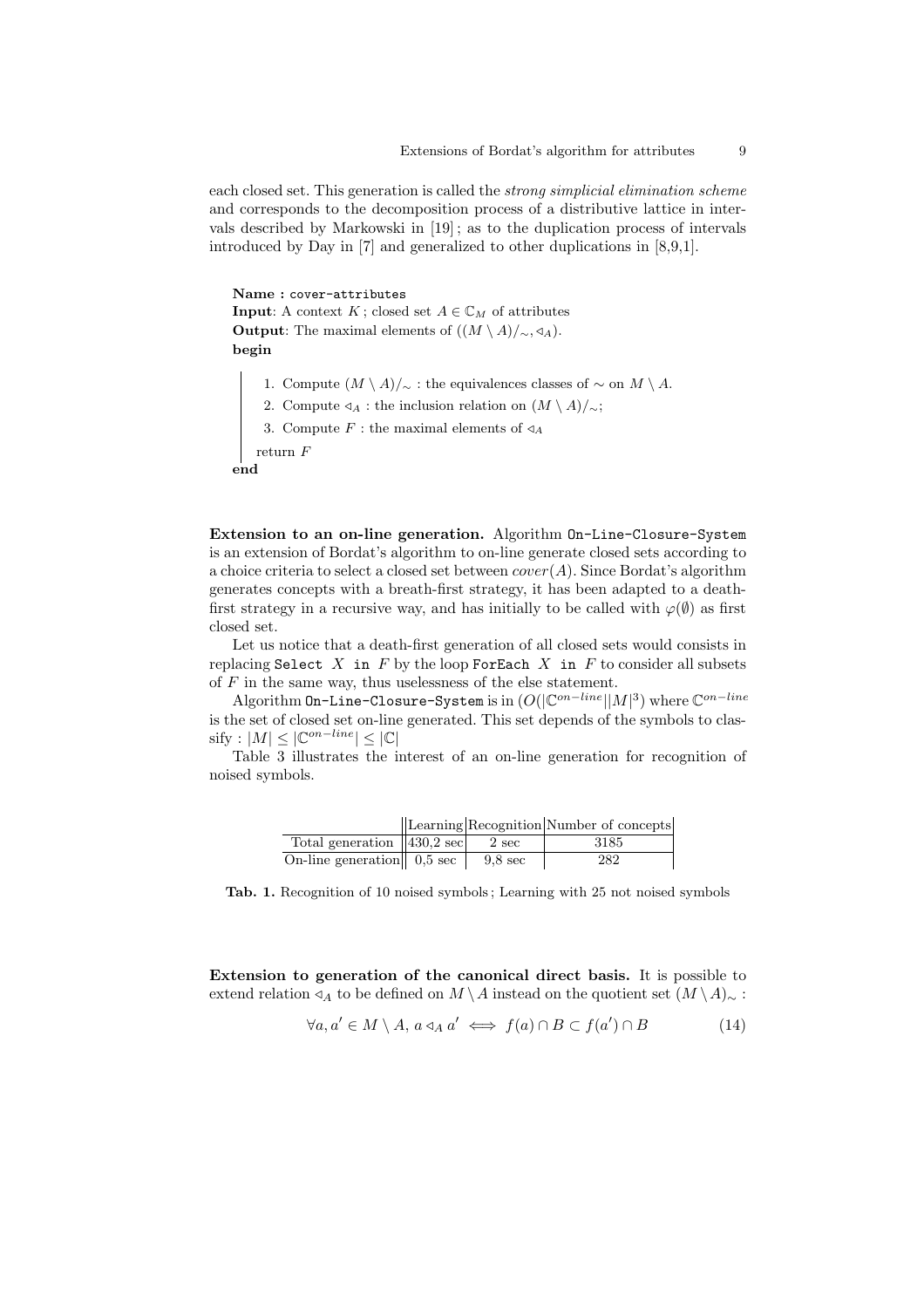Name : On-Line-Closure-System **Input**: A context  $K = (G, M, I)$ ; a suborder  $(\mathbb{C}'_M, \prec)$  of the cover relation  $(\mathbb{C}, \prec)$ ; a closed set  $A\in\mathbb{C}_M'$ begin if A not marked then F=Cover-Attributes  $(K, A);$ Select  $X$  in  $F$  according to the choice criteria;  $A' = A + X;$ add the cover relation  $A \prec A'$ ; if  $A' \notin \mathbb{C}'_M$  then add  $A'$  in  $\mathbb{C}'_M$ ; mark A; end else Let  $F = \{A' \setminus A : A' \in \mathbb{C}'_M \text{ and } A \prec A'\};$ Select  $X$  in  $F$  according to the choice criteria; end if  $A' \neq M$  then On-Line-Closure-System $(K, \mathbb{C}'_M, \prec, A')$ ; end

It's important to notice that the relation  $\triangleleft_A$  defined on  $M \setminus A$  isn't an ordered relation since  $a \triangleleft_A a'$  and  $a' \triangleleft_A a$  for two ∼-equivalent attributes a and a'.

It is stated in [?] that  $Pred_A^*$  (i.e. relation  $\triangleleft_A$ ) is equivalent to the *dependance relation*  $\delta$  defined for a lattice, and introduced in [?] (see also [?]). The *dependence relation*  $\delta_X$  is defined on S, with  $x, y \in S$  and  $X \subset S$ , by :

$$
x\delta_X y
$$
 if and only if  $x \notin \varphi(X)$ ,  $y \notin \varphi(X)$  and  $x \in \varphi(X + y)$  (15)

In [?], the authors state the equality between the canonical basis and five implicational systems issued from different works and satisfying various properties. One of the five implicational system is the dependence relation's basis on S is issued from the *dependence relation* :

$$
\Sigma_{cd} = \{ X + y \to x : x \delta_X y \text{ and } X \text{ is minimal for this property} \}
$$
 (16)

Therefore, using relation  $\triangleleft_A$ , it is possible to compute the canonical direct basis  $\Sigma_{cd}$  of the closure set  $\mathbb{C}'_M$  using Eq.16 as done by Algorithm Canonical–Direct–Basis. In particular  $\triangleleft_{\emptyset}$  corresponds to the inclusion relation on M, and to unitary implicational rules in  $\Sigma_{cd}$  (i.e. rules with a singleton as premise).

The canonical direct basis  $\Sigma_{cd}$  can be computed in  $(O(|\mathbb{C}_M||M|^3))$ , thus a complexity of Algorithm On-Line-Closure-System in  $(O(|\mathbb{C}_M||M|^3),$  as Bordat's algorithm.

# 4 Conclusion

We present in this paper three extensions of Bordat's algorithm. Although these extensions have been introduced for the noised symbol recognition problem, it can be implemented with any concept lattice.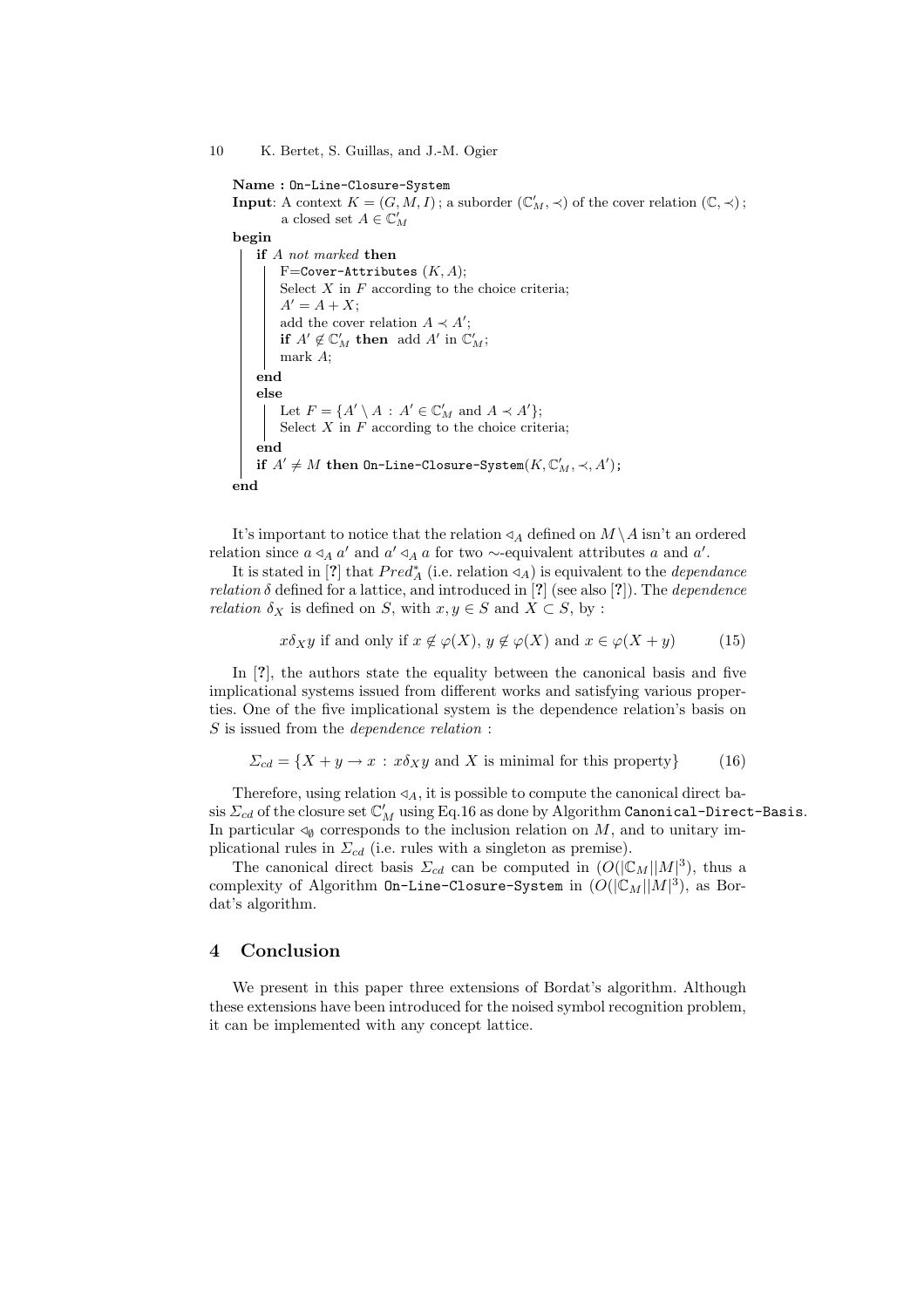Name : Canonical-Direct-Basis **Input:** A context  $K = (G, M, I)$ **Output:** The Cover relation of the lattice  $(\mathbb{C}_M, \subseteq)$ ; The canonical direct basis  $\Sigma_{cd}$ begin  $\mathbb{C}_M = \{f(G)\};$  $\Sigma_{cd} = \emptyset;$ Let  $\triangleleft_{\emptyset}$  be the inclusion relation on M; foreach  $(a, a') \in M^2$  such that  $a \triangleleft_{\emptyset} a'$  do add  $a' \rightarrow a$  in  $\Sigma_{cd}$ end for each  $A \in \mathbb{C}_M$  not marked do Let  $F =$ cover-attributes  $(K, A)$ ; Let  $\triangleleft_A=$  the inclusion relation on  $M \setminus A$ ; for<br>each  $X \in {\cal F}$  do  $A' = A + X;$ foreach  $(a, a') \in M \setminus A'$  such that  $a \triangleleft_{A'} a'$  and  $a \triangleleft_{A} a'$  do add  $A + a' \rightarrow a$  in  $\Sigma_{cd}$ end if  $A' \notin \mathbb{C}_M$  then add  $A'$  in  $\mathbb{C}_M$ ; add a cover relation  $A \prec A'$ end mark A end return  $(\mathbb{C}_M, \prec)$  and  $\Sigma_{cd}$ end

Acknowledgments to Philippe Sachot and Antoine Mercier for the implementation of the algorithms presented in this paper.

## Références

- 1. K. Bertet and N. Caspard. Doubling convex sets in lattices : characterisations and recognition algorithms. Order, 19(2) :181–207, 2002.
- 2. G. Birkhoff and O. Frink. Representations of lattices by sets. Transactions of the American Mathematical Society, 64 :299–316, 1948.
- 3. J. Bordat. Calul pratique du treillis de galois d'une correspondance. Math. Sci. Hum., 96 :31–47, 1986.
- 4. C. Carpineto and G. Romano. Galois : An order-theoretic approach to conceptual clustering. In Proceedings of ICML'93, pages 33–40, Amherst, July 1993.
- 5. N. Caspard and B. Monjardet. The lattice of closure systems, closure operators and implicational systems on a finite set : a survey. Discrete Applied Mathematics, 127(2) :241–269, 2003.
- 6. M. Chein. Algorithme de recherche des sous-matrices premières d'une matrice. Bulletin Math´ematique de la Sociologie Scientifique de la R.S. de Roumanie, 1969.
- 7. A. Day. A simple solution of the word problem for lattices. Canad. Math. Bull., 13 :253–254, 1970.